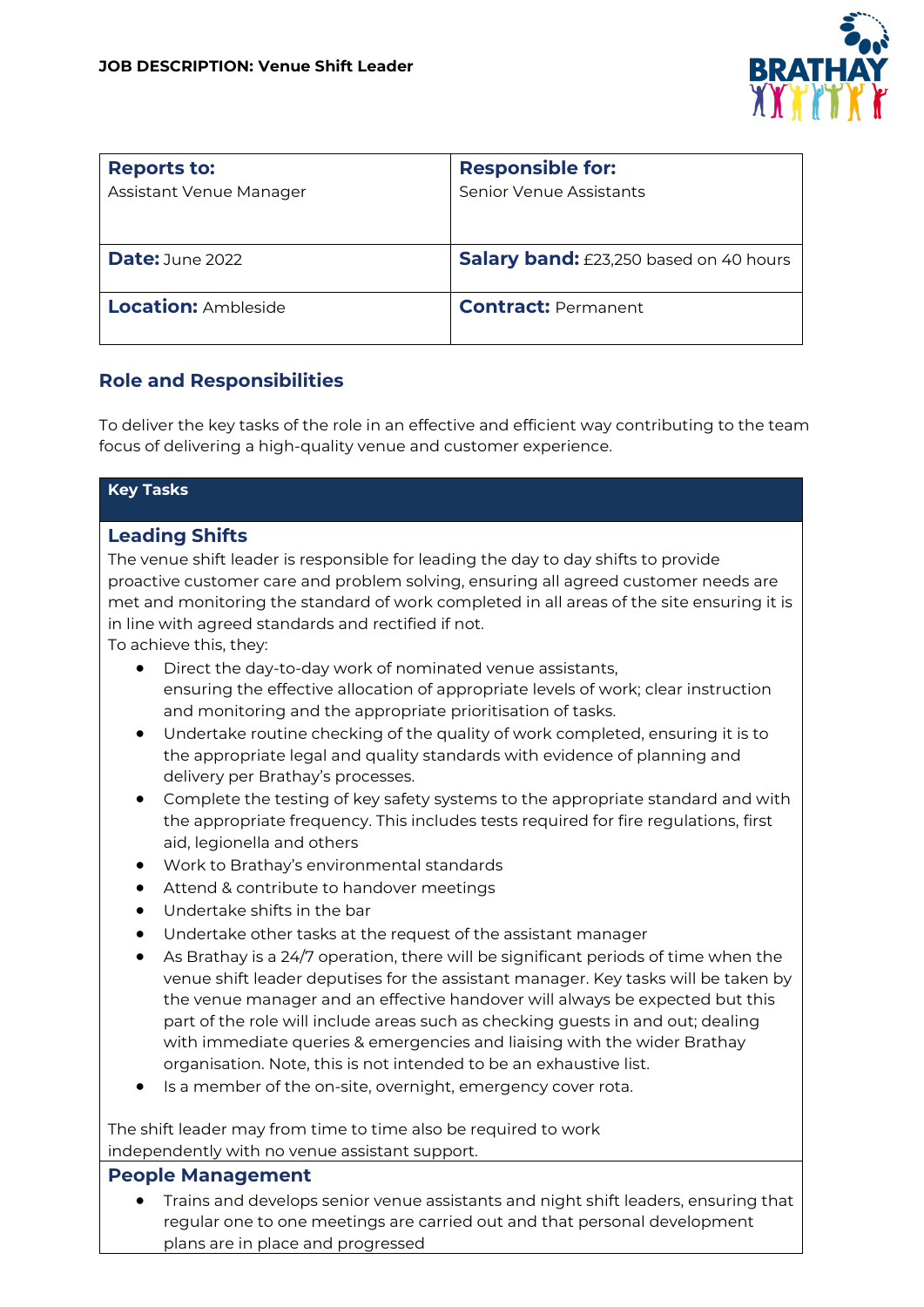

• Communicates effectively at all times with all other guest services teams

## **Legal responsibilities and compliance with policies and practice**

- Ensures that all Health, Safety and Security regulations are adhered to at all times eg, fire, manual handling, COSHH etc.
- Complies with food hygiene regulations with regard to food service and storage, equipment cleaning and personal hygiene standards
- Contributes to creating a safer working environment for colleagues and guests
- Undertakes relevant training as required
- Reports any faults or potential issues immediately
- Refers any feedback or complain

#### **Cover in exceptional circumstances**

In order to support the smooth running of the team the shift leader may from time to time be required to:

- Work in the kitchen
- Support the estates team
- Support the reception team

#### **Miscellaneous**

In addition to the duties listed here, the post holder is required to perform other duties, which are assigned from time to time. However, such other duties will be reasonable in relation to the individual's skills, abilities and grade.

# **Skills and Experience:**

## **Essential**

- Experience in the hotel sector, including knowledge of health and safety regulations and other relevant legislation
- Experience of providing excellent customer service, value for money, and promoting a culture of continuous improvement
- Good people management skills, and a track record of contributing to the development of multi-functioning teams
- Able to solve problems and use own initiative
- Takes a logical and methodical approach
- Self-motivated, well-organised, with the ability to prioritise and manage deadlines
- A professional and courteous manner (face to face, telephone, and email)
- Good communication skills
- Literate & numerate

## **Desirable**

- Proficient user of spread sheets, word processing, email & CRM / booking systems
- Competent user of the internet, including last minute web sites etc

## **Education and Qualifications:**

#### **Essential**

• GCSE in English and Maths (or equivalent)

#### **Desirable**

- A qualification in hospitality and tourism management
- Food hygiene qualification